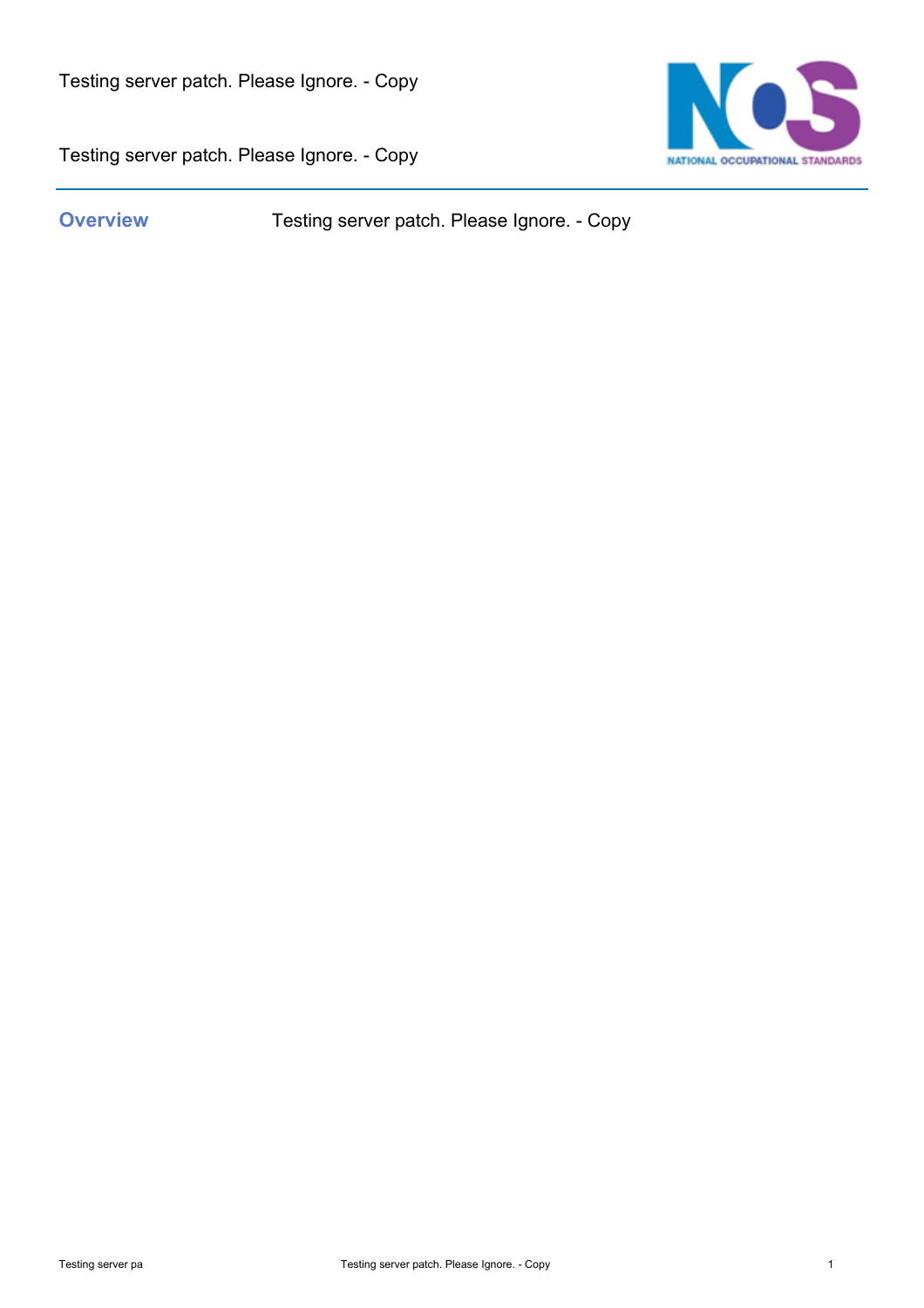

## **Performance criteria**

*You must be able to:* Testing server patch. Please Ignore. - Copy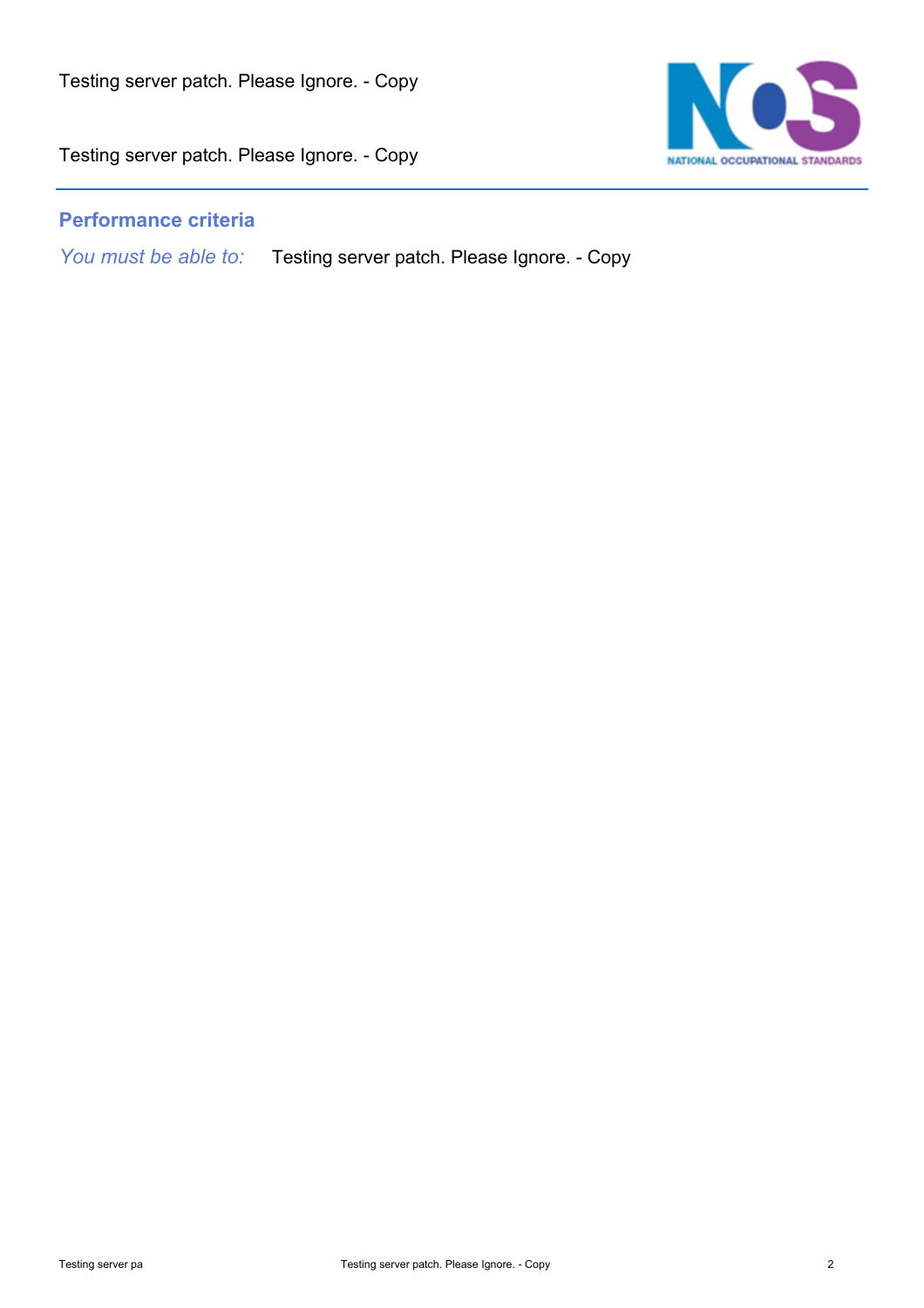

## **Knowledge and understanding**

*You need to know and* Testing server patch. Please Ignore. - Copy *understand:*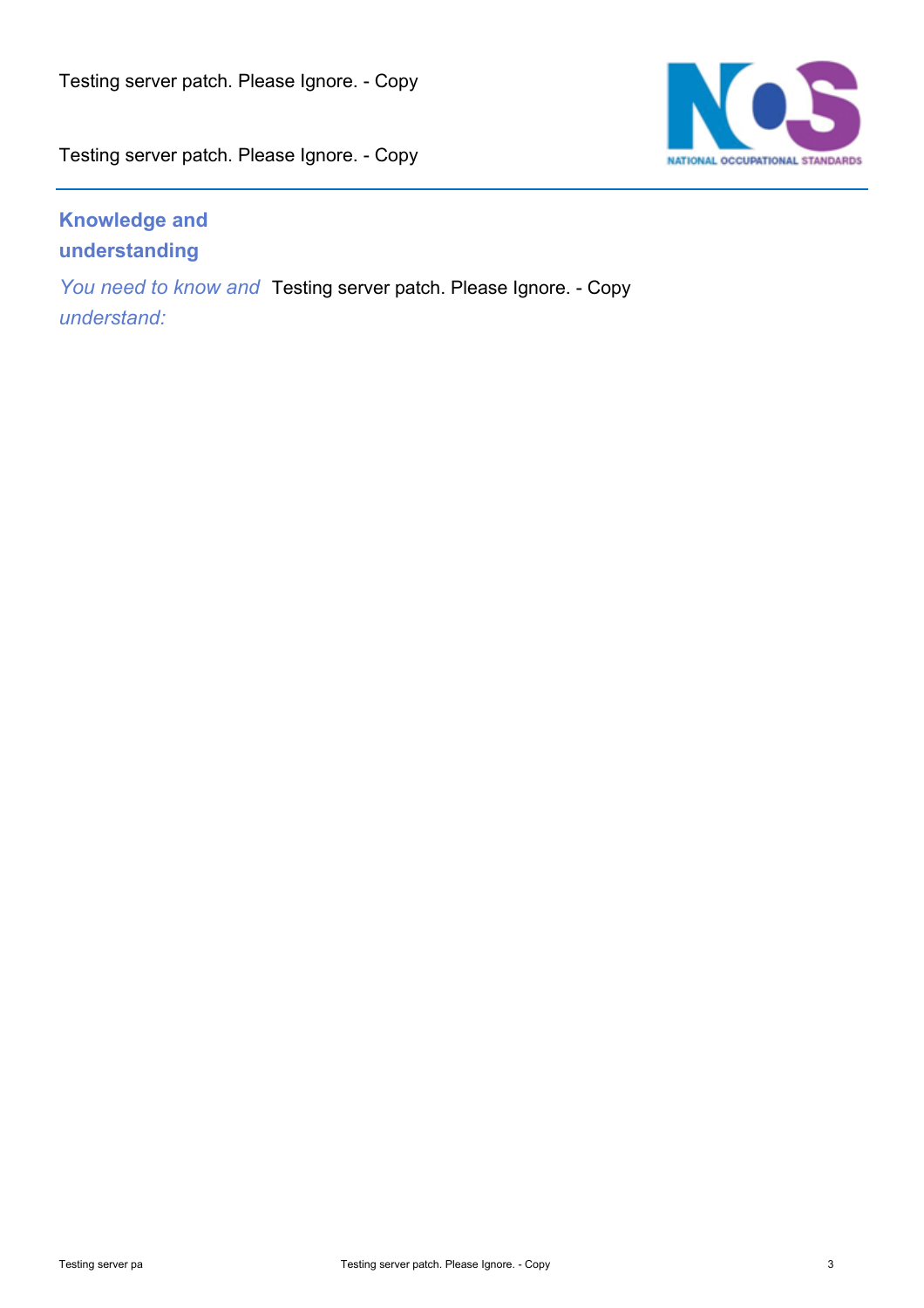

Testing server patch. Please Ignore. - Copy

**Scope/range** Testing server patch. Please Ignore. - Copy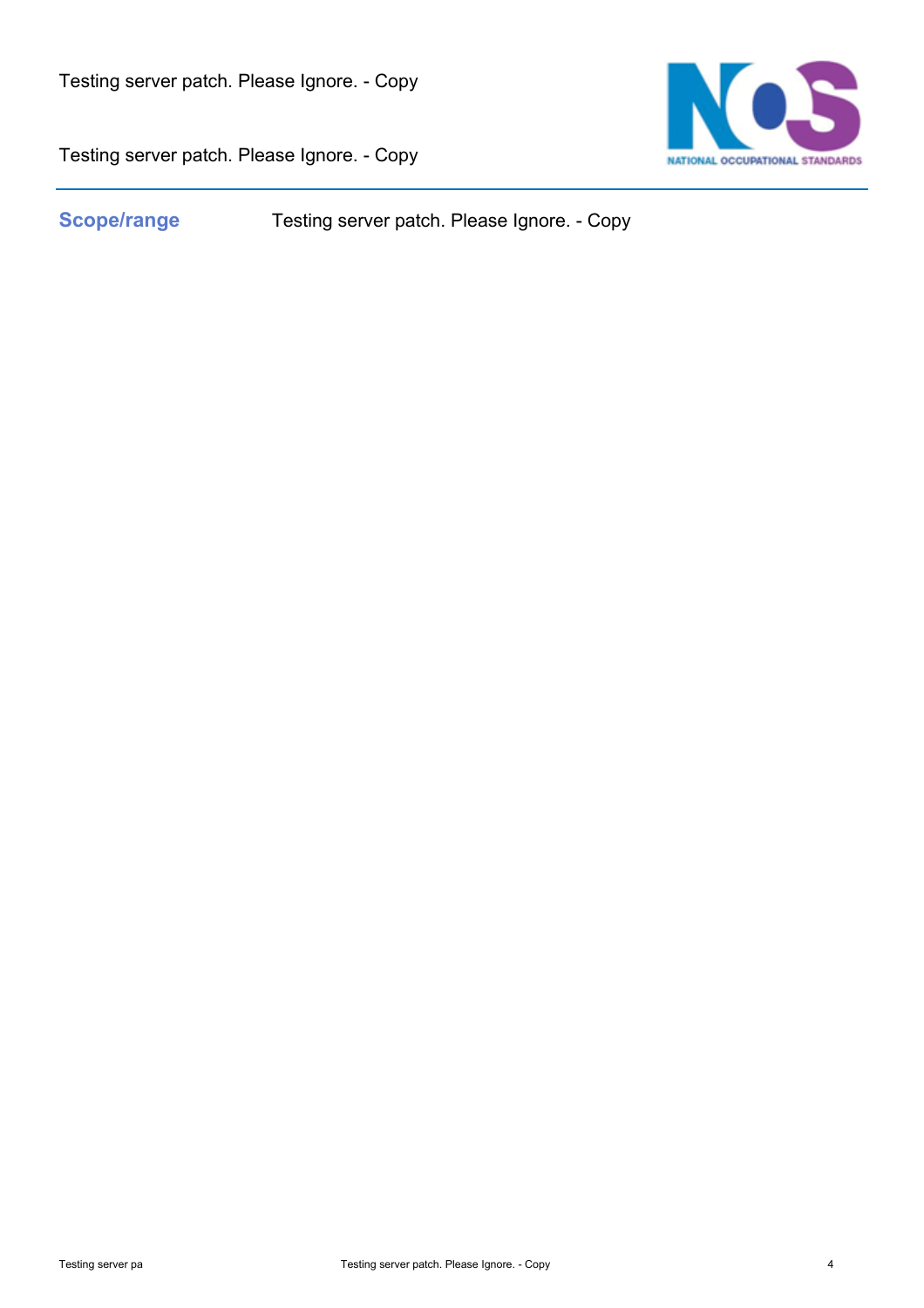

**Scope/range related** Testing server patch. Please Ignore. - Copy **to performance criteria**